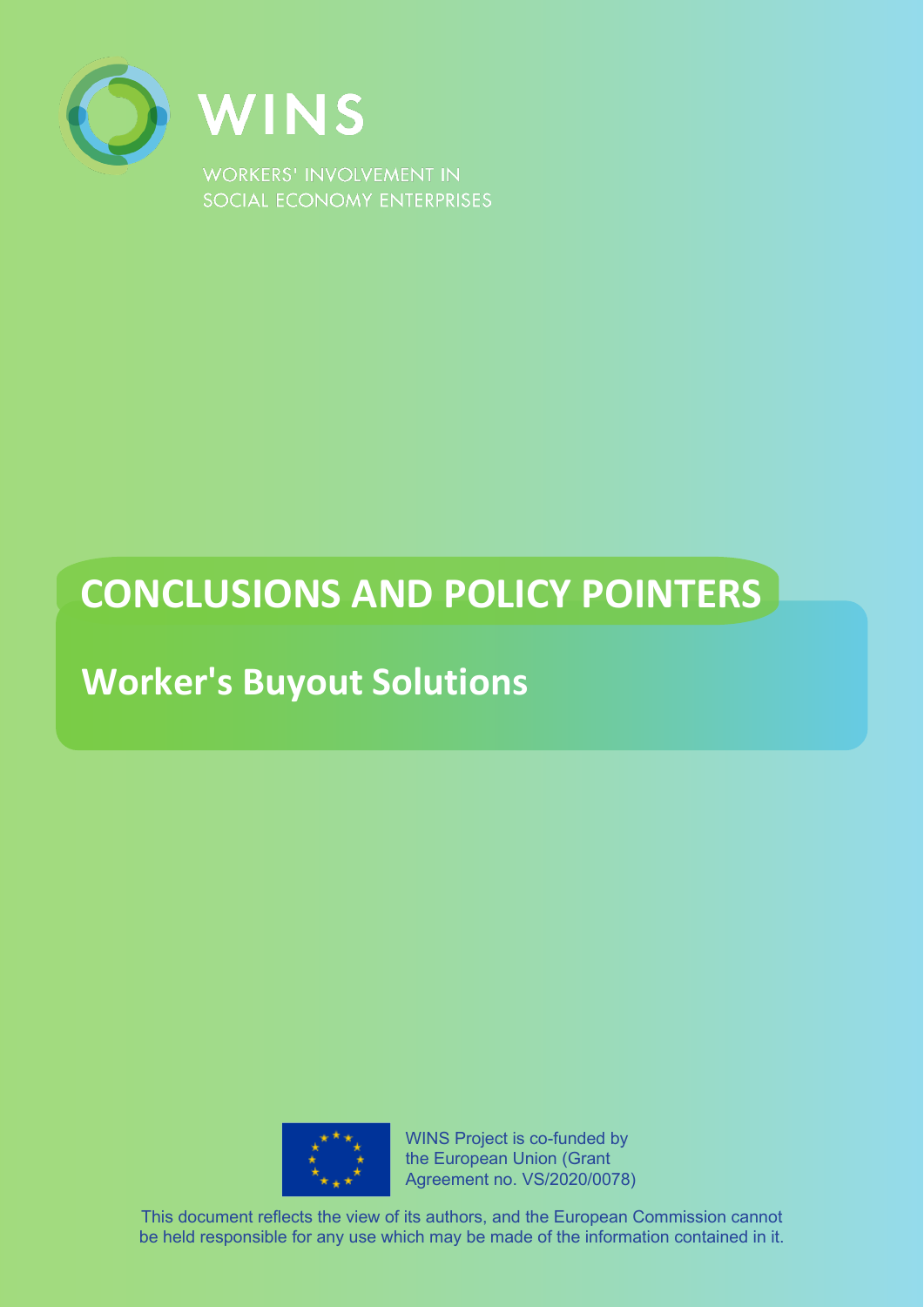



Conclusions and Policy Pointers – Promoting Workers' INvolvement in Social Economy Enterprises project, led by COCETA with the financial support of the European Commission (Grant Agreement VS/2020/0078).

Editor: Melinda Kelemen

Contributors: Pedro Blazquez, Klimentina Ilijevski, Aleksandra Loparska Iloska, Tej Gonza, Sebastjan Pikl, Melinda Kelemen, Francesco Lauria, Evelyn Moctezuma, and Francesca Montalti.

Proofreading: Toby Johnson

Acknowledgements

For their committed participation in the WINS project, COCETA thanks:

Association for Research, Communication and Development "Public" (North Macedonia) Association Social Economy Slovenia (Slovenia) Confederazione Italiana Sindacati Lavoratori (Italy) Diesis Network (Belgium) Legacoop Produzione e Servizi (Italy)

And all the associated partners and experts involved in the project, especially in the co-creation workshop.

Published by: DIESIS Network Boulevard Charlemagne 74 1000 Brussels, Belgium Tel: +32 2 543 1043 [diesis@diesis.coop](mailto:diesis@diesis.coop)

© DIESIS, 2022 Please see DIESIS's other publications at: http://www.diesis.coop/ Reproduction is authorised provided that the source is acknowledged.

This document reflects the view of its authors, and the European Commission cannot be held responsible for any use which may be made of the information contained in it.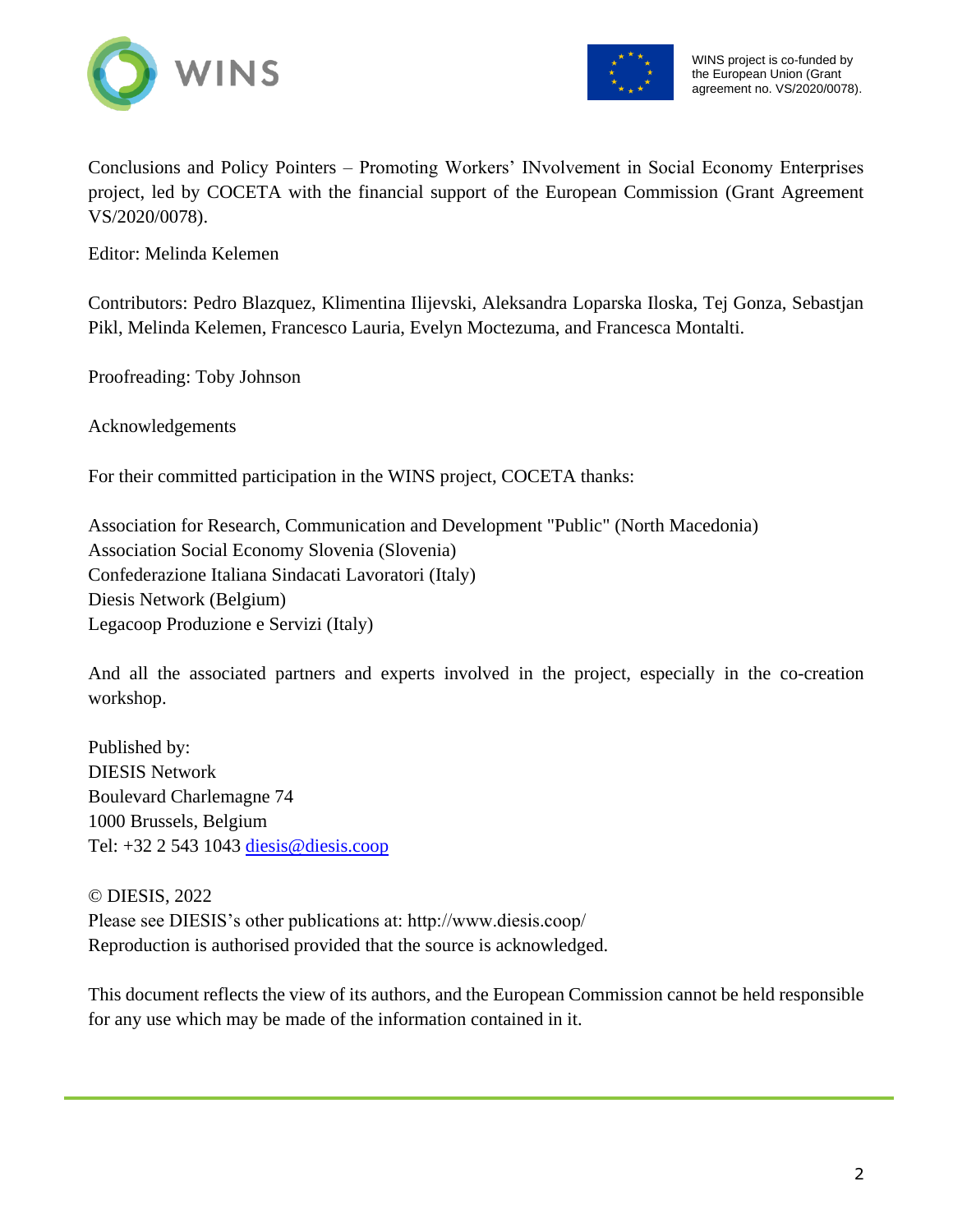## **Conclusions and Policy Pointers**

## **Introduction**

Company that is facing an ownership succession problem may find its natural successor with the group of people that make it tick. A cooperative model offers a tool for new ownership structure, which would make the enterprise inclusive and participatory, and provide equitable management model, which allows for consensual decisions and whose purpose is business viability and job maintenance.

The cooperative model offers a great capacity for self-determination, where all the worker-members codecide on important aspects such as working conditions, organization, and operation of the company.

The WINS project aimed to promote employee involvement in conventional enterprises and in companies of the social economy (SEEs), encouraging them to know those rights and their obligations and companies to develop professionally in accordance with the principles that govern Social Economy Enterprises especially in Italy, Spain, North Macedonia and Slovenia. During the project the WINS project partnership decided to focus on challenges like effective operation of these rights in Social Economy Enterprises, digital platform cooperatives, false cooperatives, worker buyout (WBO) and ESOP<sup>1</sup> models.

Through realization of the online co-creation workshop focusing on workers buyouts, held on  $11<sup>th</sup>$  of March 2022, the project partners and experts representing trade unions, social economy enterprises, policy researchers and academia, aimed to find answers to the following questions:

- *What are the current perspectives of workers buyout?*
- *What are the problems and obstacles?*
- *What solutions can we find?*
- *Any policy pointers?*

The questions above have been discussed from three different perspectives in three separate workgroups:

- 1. Worker buyout models and processes
- 2. Legal and financial framework for worker buyouts
- 3. Stakeholder engagement

 $<sup>1</sup> ESOP = Employee Shared Ownership Plan$ </sup>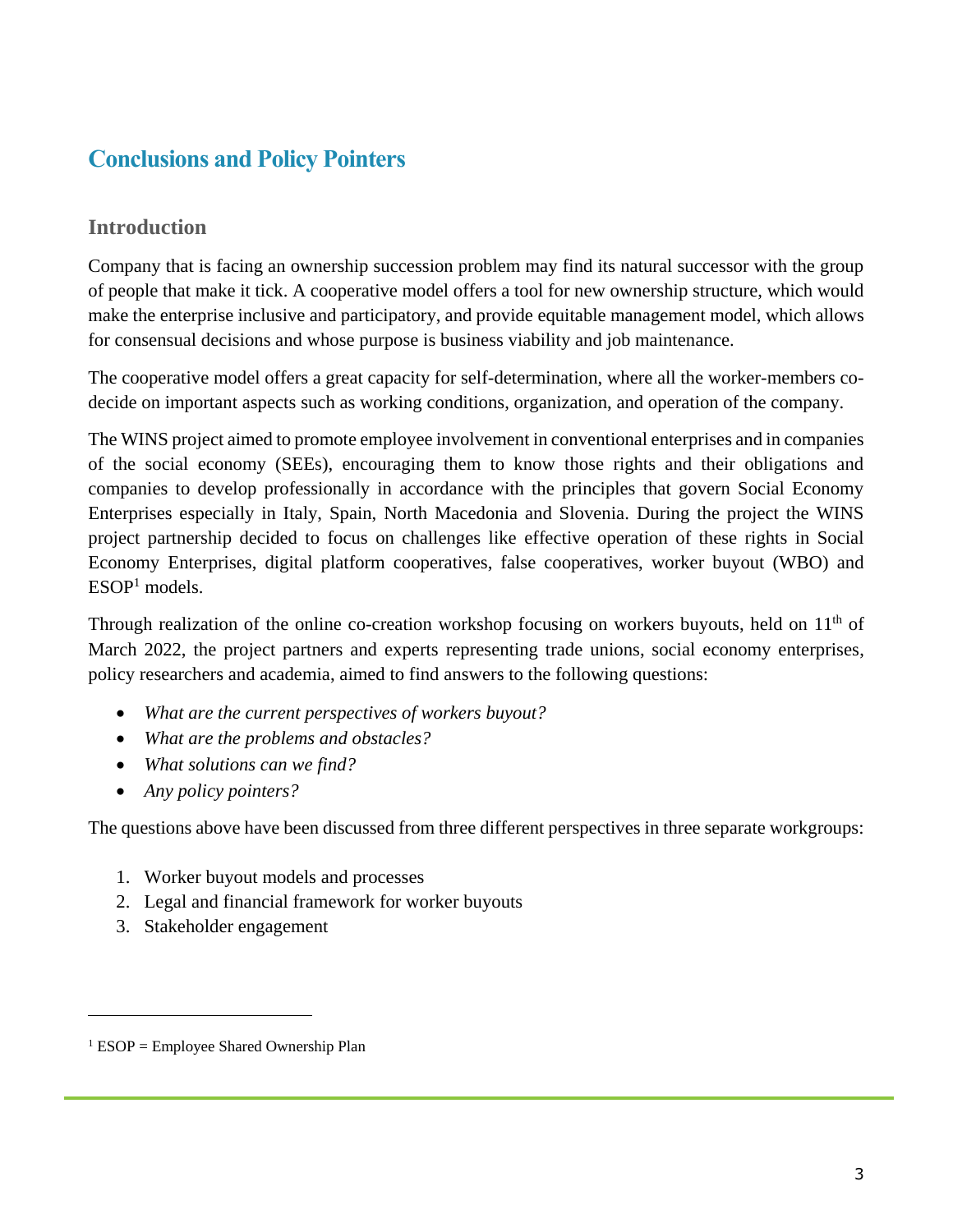This Conclusions and Policy Pointers mainly **targets EU level decision makers but also includes recommendations at national level** – this way aims to contribute to the implementation of the Social Economy Action Plan. From the European perspective we must work on the use of the Social Economy Action Plan to put WBOs on the agenda and promote other public policies measures and financial instruments that support transformation processes and participatory leadership programs for workers. When it comes to the Western Balkans, taking into consideration the state of development of the labour market, the lack of policies to promote economic democracy and share-ownership, IPA $2$  funds must be better programmed to ensure support in the development of such measures.

The project partners aimed to draft this text based on facts and evidence found and drawn up in the project final report, experience of the project partners and experts. Inputs were also taken from those experts and policy makers who participated in the project and / or shared their thoughts on the six online European events organised in the framework of the WINS project between 2020-2022.

### **Worker buyout models and processes**

#### *Conclusions*

- 1. There is **no single reason for business transformation processes** in cooperatives or other social economy enterprises. In Italy most WBOs are established from companies in crisis while WBOs from enterprises without successionare more frequent in Spain. In Slovenia there are other forms - the European [Co-Operative Employee Stock Ownership Plan \(ESOP\)](https://ekonomska-demokracija.si/wp-content/uploads/2020/05/A-Generic-ESOP-Employee-Share-Plan-for-Europe_final.pdf) and a proposal of an "European Marcora" that builds on the good practice from Italy (Marcora framework) and Spain (Pago Unico law) - in the last few years that address the problems in the SME sector – one deals with the succession problem and the other with the problem of insolvency and cost-optimization by foreign owners.
- 2. The **major obstacle** to designing a business transformation model is **access to the necessary financing** to undertake the project, either through the different aid schemes of the public sector (such as the single payment that is the capitalization of unemployment benefits) or with the support of the cooperative sector (mutual funds) or through innovative systems to generate means of financing for those who manage the process without being the workers themselves.
- 3. **In many cases workers** cannot be expected to be the ones to advance the money initially because they usually **have neither the financial capacity nor the borrowing capacity** to undertake the projects. The European ESOP model and the proposal of an "European Marcora" helps

<sup>2</sup> Instrument for Pre-Accession Assistance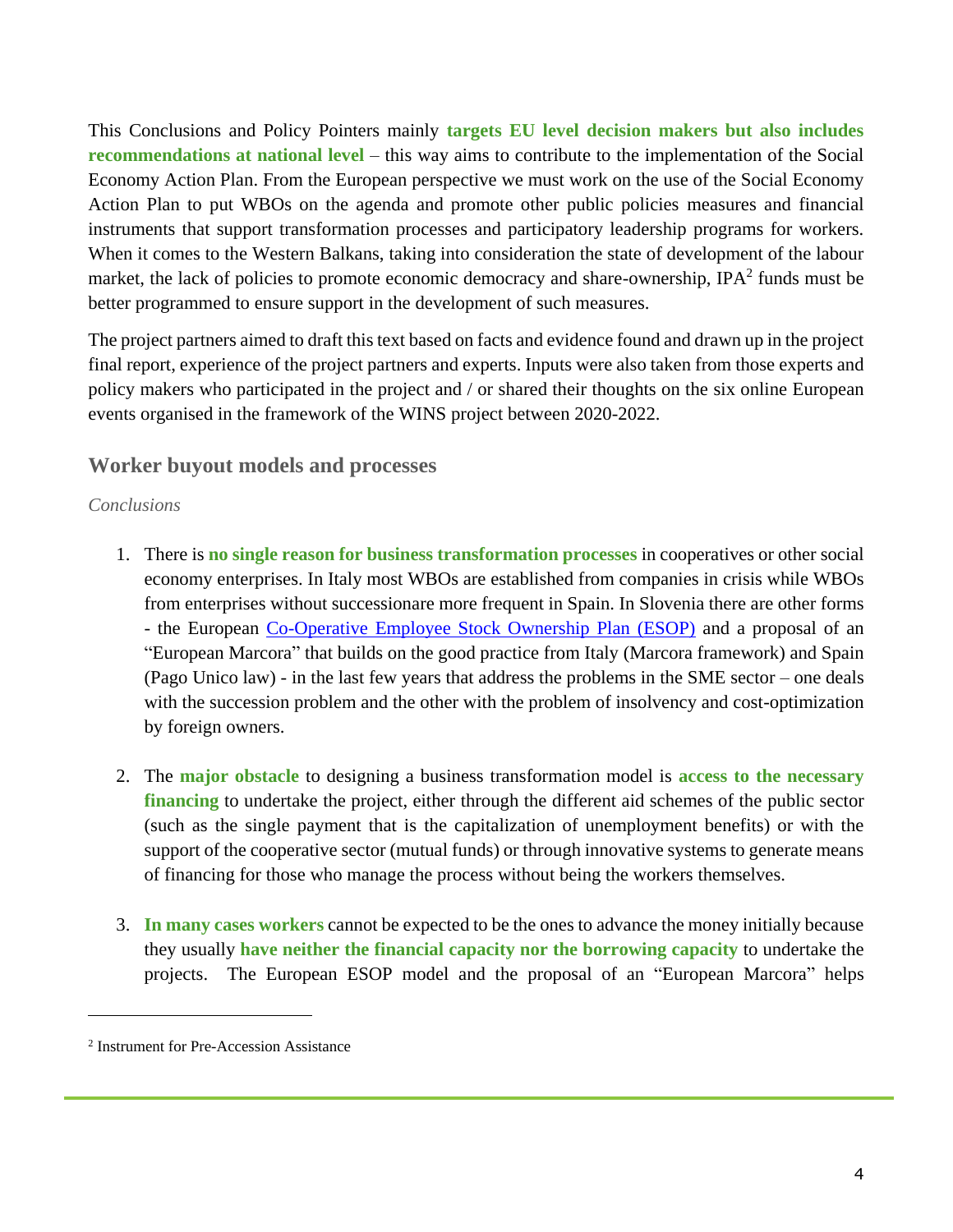collectives of workers that are in risk of losing jobs due to insolvency or production cost optimization. The model provides financial liquidity to companies by allowing workers to receive the anticipated unemployment benefits in lump-sum and access other institutional financial mechanisms.

4. It is noted that the **lack of knowledge and prejudice** towards cooperatives and/or selfmanagement of the enterprise on the part of the workers have an impact on the transformation processes, generating difficulties for external financing, preventing to reach many cases that could benefit from a transformation. This fact also hampers the generation of sufficient technical capacity, advisors, and trainers in each territory to address potential processes.

#### *Policy pointers:*

1. A **common framework** is needed at the European level that includes EU member states and accession countries, especially in terms of **positive tax treatment** of self-managed and workerowned companies and that there is a **legal regulatory framework at all levels** that favors these transformation processes. Unless common regulatory framework on EU level is established, the development of the WBO practice and worker's cooperatives and their recognition in the national policy framework will be considerably delayed. We propose usage of IPA **funds** for implementation of projects for technical assistance of relevant Ministries to establish the needed policy and financial framework to encourage the development of the WBO practice through various mechanisms.

In addition to the institutional environment regulating tax issues, red-tape, and financial instruments, **the guidelines on the structural features of employee-ownership models** should be considered, which are crucial and must be unified throughout the EU. Capital and legal structure must be established and defined by regulatory frameworks so that the issues discovered with cooperatives and employee-owned firms in the past are avoided. These are: governance issues (the need for a democratic participation and influence), economic rights (claim over net income and individuated net asset value), open membership (price of membership shares not dependent on the value of assets of a cooperative), inclusivity and preventing degeneration (a mechanism to include all employees automatically to avoid rent-seeking behavior of existing members) etc.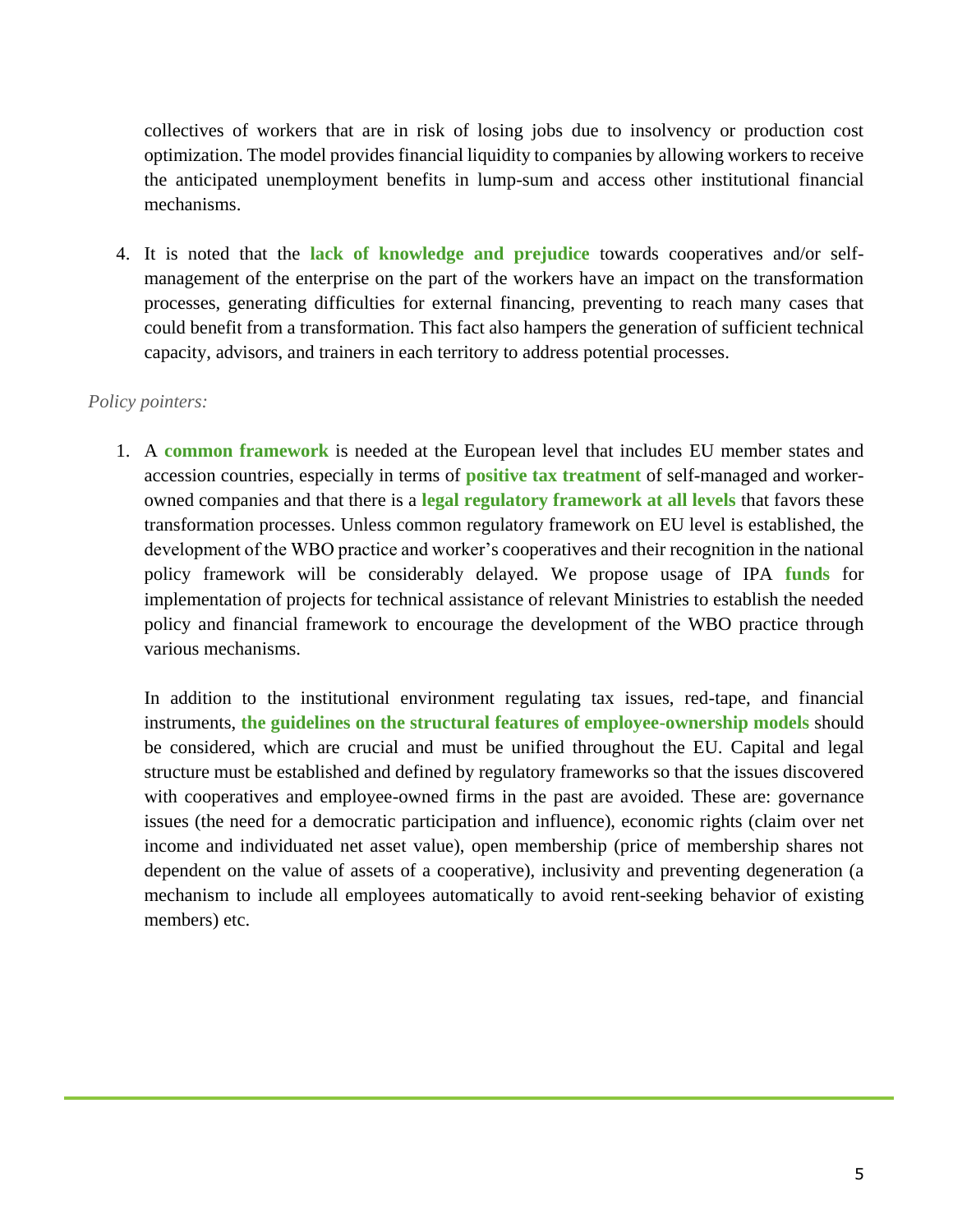## **Legal and financial framework for WBOs**

*Conclusions:* 

- 1. **Countries are not the same**, WBOs are more prevalent in Spain and Italy, in these countries the legal and financial framework is more developed than in countries with less experience such North Macedonia and Slovenia. However, Slovenia has developed an advanced European model for ESOP with the aim to introduce it in European level. North Macedonia has no established WBO practice.
- 2. Based on experience of countries with more advanced models, it is necessary to **reduce the time required** for the transfer of companies before entering bankruptcy proceedings, as this has been identified as the weakest point during the buyout process.
- 3. **Early detection** of the situation of risk or closure of the company is fundamental to implement all the existing legal and financial tools and mechanisms in a pre-insolvency situation to obtain greater viability of the transformation processes and the maintenance of the greatest number of jobs. National regulations on early warning systems for companies that, according to certain indicators, might evolve towards insolvency should be enabled.
- 4. **The establishment of negotiating commissions** made by the representatives of workers, the company, trade unions and other stakeholders should be supported with the objective of preventing a business financial crisis. Consultation may favor the definition of the alternative options that can be applied in relation to turnaround and restructuring operations. Among the possible options workers' buyouts initiatives might be envisaged.
- 5. The **Marcora Law** in Italy has established a base on which a culture of transmission and transformation of enterprises into cooperatives has been built. This has also made possible the appearance of very important financial instruments, but not sufficient for all sizes of enterprises and not fully transferable to other countries where the cooperative legal and regulatory framework is still underdeveloped.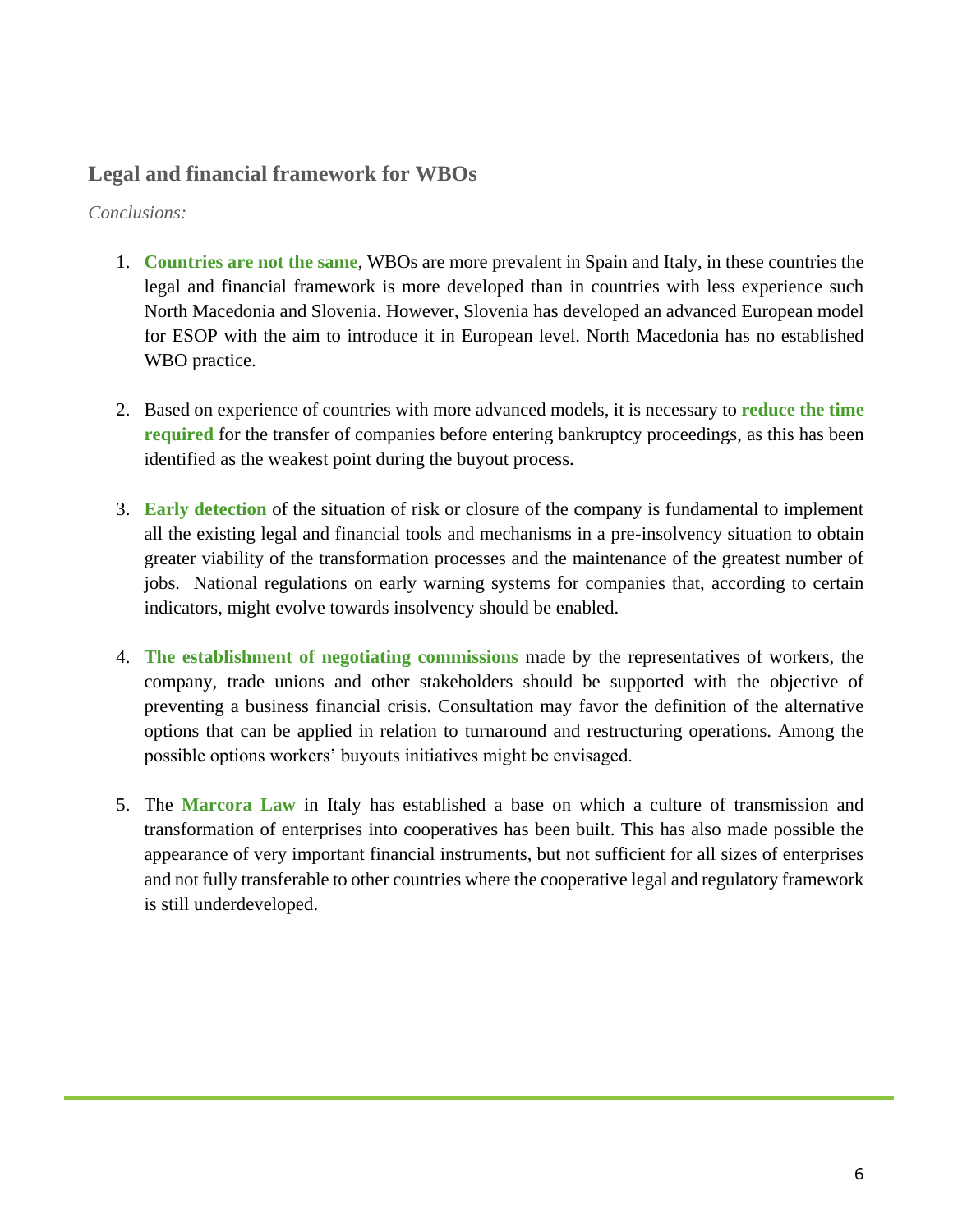#### *Policy pointers:*

- 1. A **regulatory framework facilitating the transformation** of conventional companies into worker cooperatives is needed. This framework should be based on a number of supporting measures focused on the provision of both financial and human resources needed to start-up the buyout process and to monitor its development over time. Financial resources are necessary to facilitate workers' acquisition of shares either through tax exemptions on their capitalized unemployment benefits or through dedicated financial guarantees and sureties.
- 2. **Interim financing** (essential to ensure the success of restructuring plans) from private bodies should have a favorable tax treatment, while that from public bodies should not be considered state aid.
- 3. The **creation of financial instruments** providing guarantees or financing for business transfer processes, that assess the viability and monitor the implementation of business projects should be supported.
- 4. In takeover bids, a preferential right should be recognized to worker cooperatives established by the employees of companies entered into insolvency or bankruptcy proceedings who want to acquire or rent the company or parts of it.
- 5. **Free and confidential professional counseling services** for companies in difficulties should be established by regulatory development to enable counseling for small and medium-sized companies in an early stage of difficulties, which should also include unions, federations and confederations of worker cooperatives.
- 6. Introducing **educational and mentorship infrastructure**, which helps workers' collectives, provides the necessary know-how, teaches ownership values, provides financial literacy courses, helps with business planning etc. is a must.
- 7. **Ensure capacity building** for all the above-mentioned mechanisms for public institutions and social partners from Western Balkans, thus improving the institutionalization processes of the WBO practice in these countries.
- 8. This model solves the above-mentioned major **financing obstacle for healthy companies** since the finance for the WBO is either seller-credit (the seller sells the shares in return for a stream of payments over several years) or a loan is obtained from a financial institution guaranteed by the company itself, not by the workers or their assets.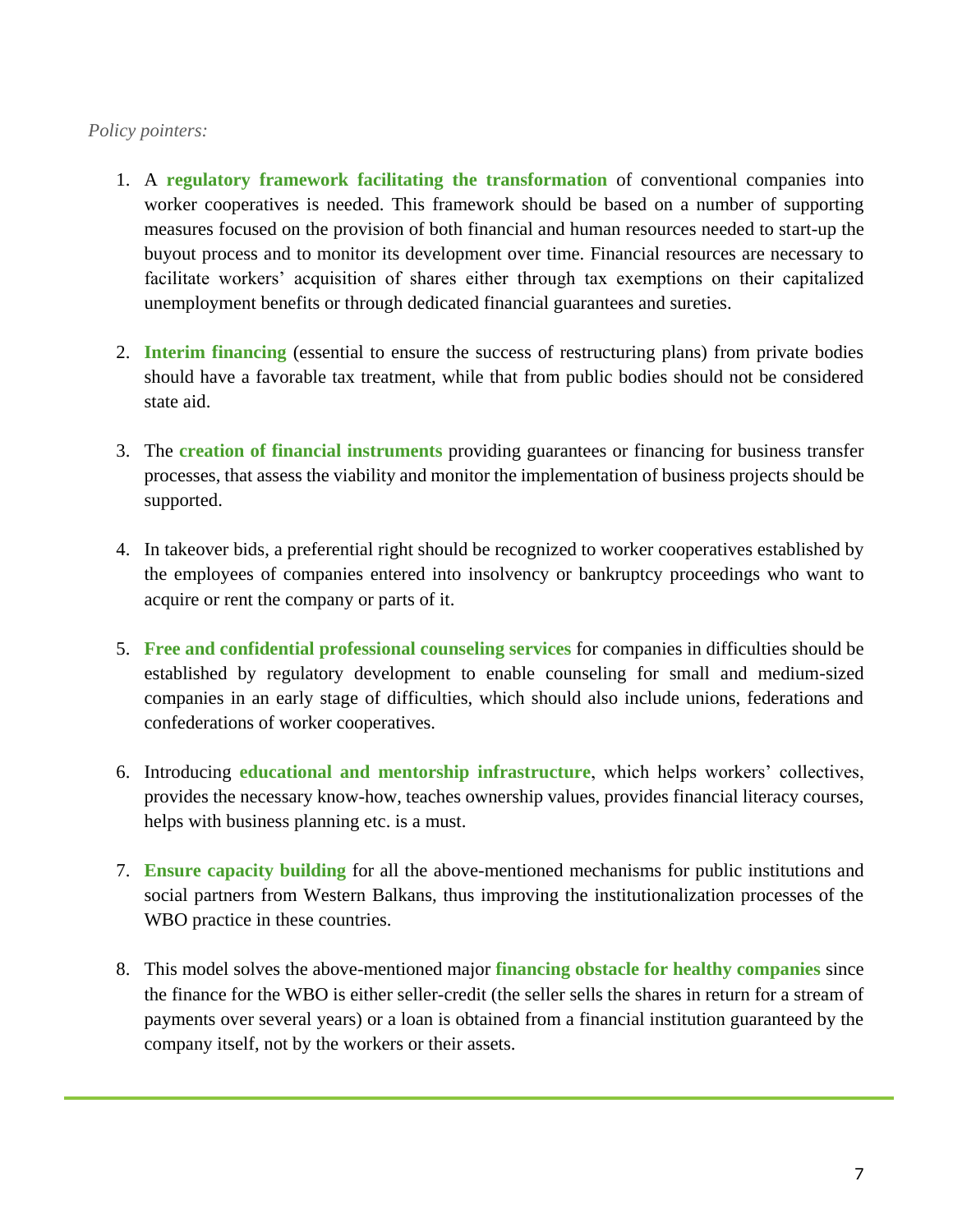## **Stakeholders engagement**

#### *Conclusions:*

- 1. From the **European perspective**, the map of **stakeholders** ranges from the main European institutions to other entities linked to the European social economy and to certain extend, entities that deal with SME sector in general, passing through the ETUC, and reaching other companies and organizations at the European level that affect WBOs linked mainly to banking and ethical finance.
- 2. At the **national level**, important stakeholders are the relevant ministries (typically ministries of labor and / or economy) and other government bodies as well as development agencies and nongovernmental bodies involved in WBOs. We must count on trade unions and cooperative organizations, both at national and territorial level.
- 3. **Company level:** an important role in the involvement is also played by workers representatives at company level.
- 4. **Other stakeholders:** we must not forget other vital stakeholders, such as advisors, accountants and lawyers who are in contact with small businesses, in the early detection of the need for the transfer of a business.
- 5. But certainly, the main actors in the business transfer process are **the employees**. Of course, at different levels of involvement within the WBO.
- 6. The transversal point of concern is to raise awareness of **what WBO is**. It is very important to rely on local networks of workers and trade unions, but also to disseminate more generally since many SMEs do not have workers' representatives within the company. This awareness must reach all institutions and local socio-economic areas where the companies are located.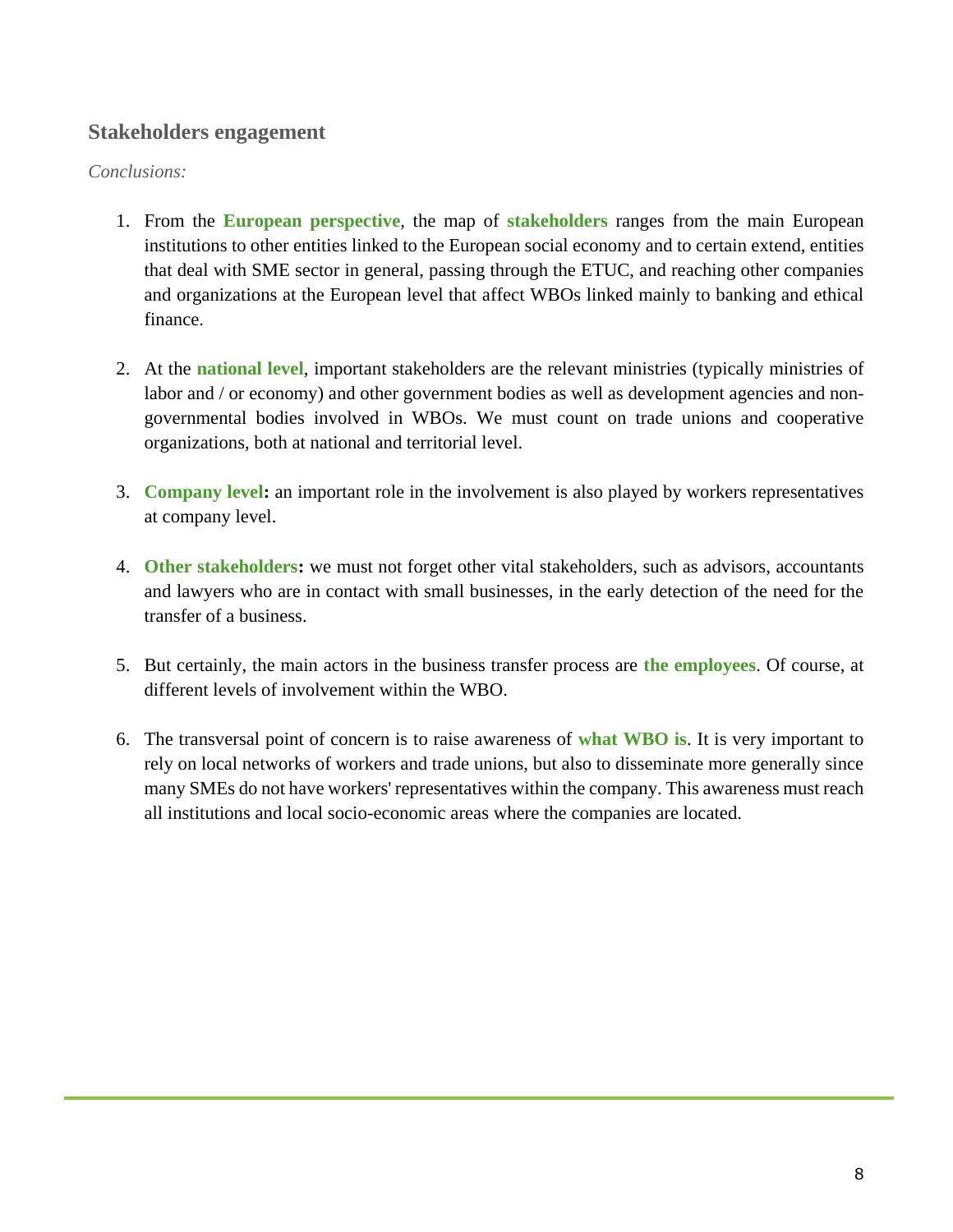### *Policy pointers:*

- 1. To **strengthen stakeholders' commitment** to transformation processes, it is necessary to develop and foster the capabilities necessary to carry out WBOs at all levels, and to mentor and support WBOs when they are under way. It is also important to collect and carry out studies on WBOs, in order to develop academic interest in this theme and to make financial institutions aware of them.
- 2. It is necessary to **explain/ communicate to the workers** what a cooperative is and why it is not a commercial enterprise. It is necessary to reflect on economic democracy, its processes, and the key role of worker cooperatives in general.
- 3. We need **proactive public bodies** receptive to Social Economy enterprises, which are social allies to reach an agreement between public institutions and all other actors in the field of WBOs. We must explain to the public sectors that WBOs are a win-win situation that generates jobs and has a positive effect on public finances.
- 4. Finally, it is necessary to **create networks of entities involved in WBOs** to generate projects and round tables that address the constant challenges of business transmission. These networks should include partners and collaborators from Western Balkan countries, to ensure continuous transfer of knowledge and capacity building.

Brussels, 2022.04.20 The WINS project partnership.